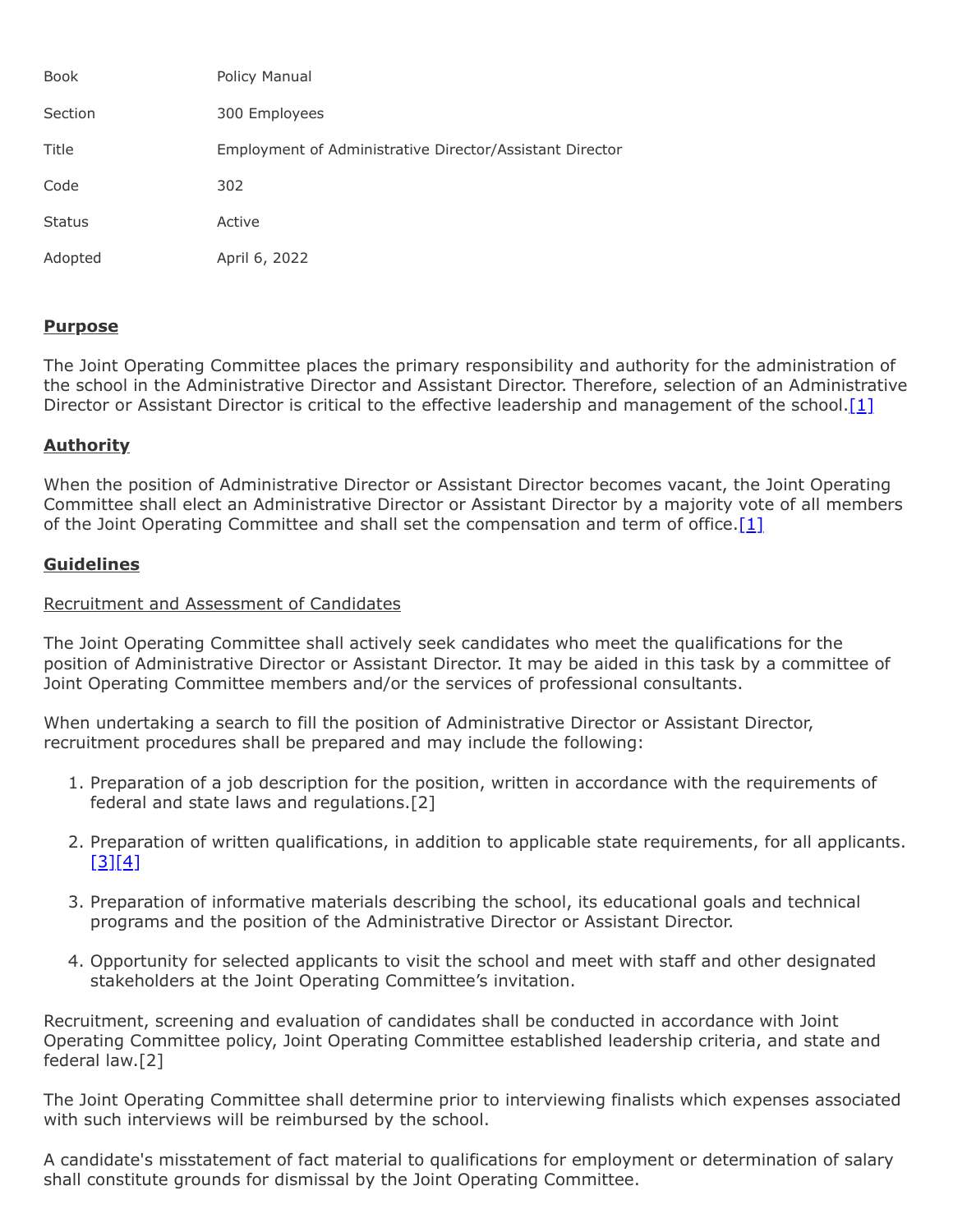### Pre-Employment Requirements

The school shall conduct an employment history review in compliance with state law prior to issuing an offer of employment to a candidate. Failure to accurately report required information shall subject the candidate to discipline up to, and including, denial of employment or termination if already hired, and may subject the candidate to civil and criminal penalties. The school may use the information for the purpose of evaluating an applicant's fitness to be hired or for continued employment and may report the information as permitted by law.[\[5\]](http://www.legis.state.pa.us/cfdocs/legis/LI/uconsCheck.cfm?txtType=HTM&yr=1949&sessInd=0&smthLwInd=0&act=14&chpt=1&sctn=11&subsctn=1)

A candidate shall not be employed until the individual has complied with the mandatory background check requirements for criminal history and child abuse and the school has evaluated the results of that screening process[.\[6\]](http://www.legis.state.pa.us/cfdocs/legis/LI/uconsCheck.cfm?txtType=HTM&yr=1949&sessInd=0&smthLwInd=0&act=14&chpt=1&sctn=11&subsctn=0)[\[7\]](http://www.legis.state.pa.us/cfdocs/legis/LI/consCheck.cfm?txtType=HTM&ttl=23&div=0&chpt=63&sctn=44&subsctn=0)

Each candidate shall report, on the designated form, all arrests and convictions as specified on the form. Candidates shall likewise report arrests and/or convictions that occur subsequent to initially submitting the form. Failure to accurately report such arrests and convictions may subject the individual to denial of employment, termination if already hired, and/or criminal prosecution.<sup>[\[6\]](http://www.legis.state.pa.us/cfdocs/legis/LI/uconsCheck.cfm?txtType=HTM&yr=1949&sessInd=0&smthLwInd=0&act=14&chpt=1&sctn=11&subsctn=0)</sup>

An individual shall not be employed as Administrative Director or Assistant Director unless s/he has signed an employment contract or has been employed by Joint Operating Committee resolution, either of which may include:

- 1. Term for which employment is contracted, including beginning and ending dates.
- 2. Salary contracted and the intervals at which it will be paid. $[1]$
- 3. Benefits to which the employee is entitled.
- 4. Statement of mutually agreeable evaluation procedures.
- 5. Procedures for resolving misunderstandings or disagreements.

After receiving a conditional offer of employment but prior to beginning employment, the candidate shall undergo medical examinations, as required by law and as the Joint Operating Committee may require. [8]